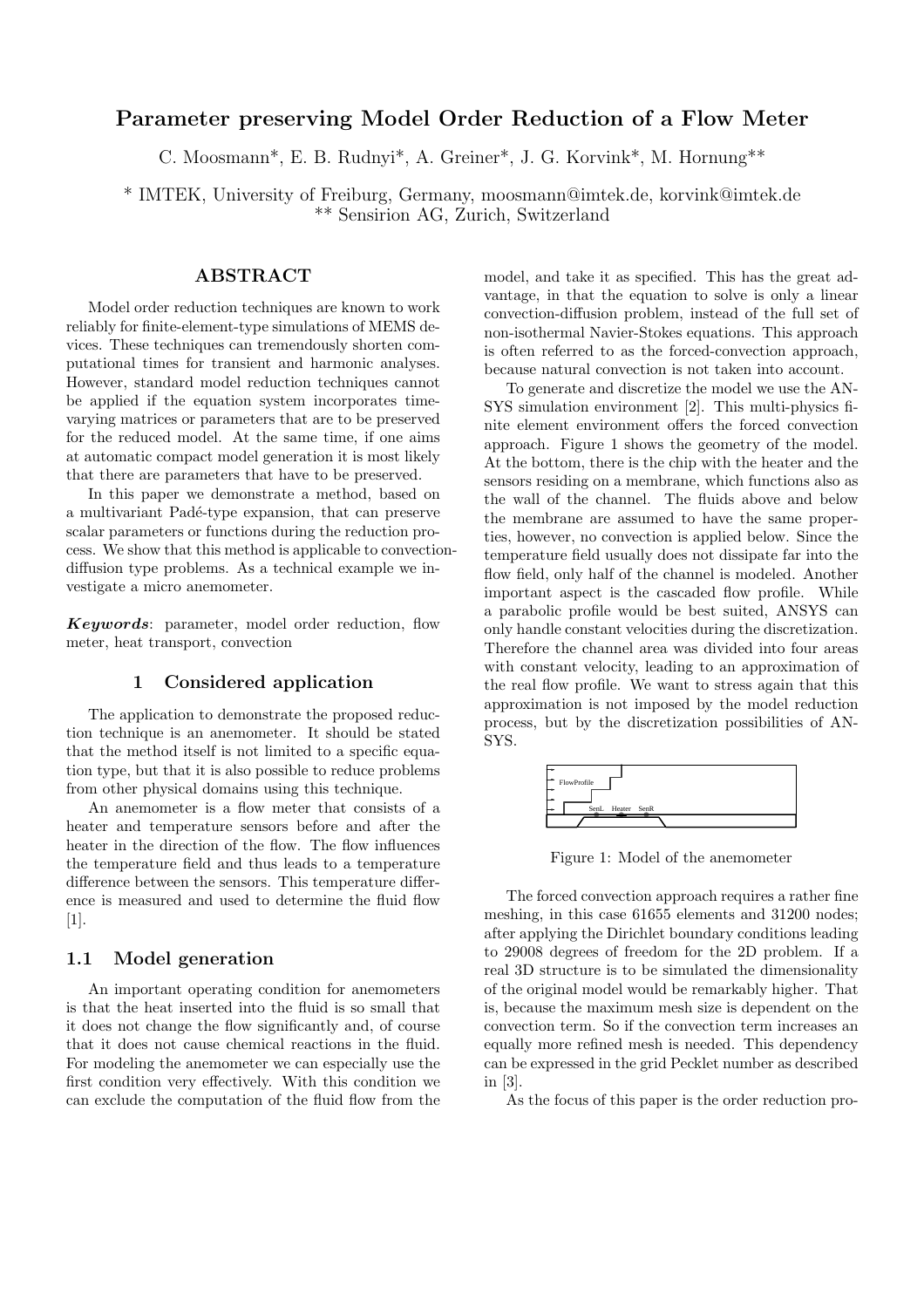cess we will not discuss the validity of the model in more detail. The original discretization will be used as a reference. However, we shortly want to summarize the assumptions made during the modeling:

- The heat flow does not influence the fluid flow, therefore no natural convection can be modeled.
- Material parameters are assumed to be constant.
- A cascaded flow-profile is used.

# 1.2 Mathematical formulation of the considered problem

The physical model is a standard convection-diffusion problem (eqn 1).

$$
\rho c \cdot \frac{\partial T}{\partial t} = \nabla \cdot (\kappa \nabla T) - \rho c \cdot \vec{\mathbf{v}} \nabla T + \dot{q} \tag{1}
$$

,where  $\rho$  denotes the mass density, c is the specific heat,  $\vec{v}$  is the fluid velocity and  $\kappa$  is the thermal conductivity. The parameter we want to preserve is the fluid speed. Thus the spatial discretization of eqn 1 is:

$$
M_{cap}\dot{x} = (M_{cond} + v_s \cdot M_{conv})x + Load \cdot u \qquad (2)
$$

Here  $M_{cap}$  is the capacitance matrix,  $M_{cond}$  incorporates thermal conduction,  $M_{conv}$  contains the convection terms and Load is the load vector. Thus all the information of the flow profile is contained in the convection matrix. Since convection is only applied to the elements in the flow channel this matrix does not have non-zero entries for every node and is thus not positive definite. The factor  $v_s$  is a scalar parameter. It can be used to scale the influence of the convection: the profile of the flow stays constant, but its magnitude can be scaled. With the assumption that the flow profile will not change for different absolute velocities, we can use it this model to generate a reduced-order-model where we can set the flow speed with a parameter.

#### 1.3 The reduction process

To perform order reduction on the model it is necessary to export the disretized model from ANSYS. This is done with the GPL'd tool mor4ansys, which we use to read ANSYS binary files and to write the matrices as matrix-market files [5]. This tool can also perform model order reduction, however at the moment it is limited to the conventional approaches.

The further processing of the data is done within the computer algebra system Mathematica. This includes reading the matrices, performing the order reduction, solving the system and post-processing the result. Mathematica routines for these different tasks written at the IMTEK are collected in the IMTEK Mathematica Supplement (IMS) [6]. This software collection is also released under the GPL and contains - besides the already mentioned functions - many useful programs for engineering problems. Of course everyone is strongly encouraged to test the IMS and mor4ansys himself. The used reduction technique is described in the following.

#### 2 Padé based Model Order Reduction

Many dynamic systems describing physical problems show a rapid decay of Hankel singular values. This property makes it possible to use Krylof subspace methods to generate a low order approximation of the original high dimensional model. These techniques are rather established in research to use with standard linear first order systems. The probably most often used algorithm is the Arnoldi process. As this algorithm is the basis for our parameter preserving approach it will be shortly described in the following.

#### 2.1 The Arnoldi process

We start with a non-parametric system of very high order (eqn 3). E and A are quadratic matrices, the load B may be either a rectangular matrix in the case of multiple input functions, or a vector. The input function u is, respectively to  $B$ , either a vector or a scalar,  $x$  is the state vector.

$$
E\dot{x} = Ax + Bu \tag{3}
$$

In the Arnoldi process at first we define the transfer function  $G(s)$  of the system in the frequency domain (eqn 4 ). Now a Taylor series expansion of this function is performed, where the first  $n$  moments of the expansion form a Krylov subspace. To ensure numerical stability this subspace is not used directly, but an orthonormal basis V is constructed that serves as a projection matrix to build the reduced model of order  $n$  (eqn 5).

$$
G(s) = -A^{-1}B(I - sA^{-1}E)^{-1}
$$
 (4)

$$
E_r \dot{x}_r = A_r x_r + B_r u
$$
  
\n
$$
E_r = V^T E V, A_r = V^T A V
$$
  
\n
$$
B_r = V^T B, x_r = V^T x
$$
  
\n(5)

The so generated model can then be computed like the original one. As it is of a much smaller order than the original model it can be computed with a fractional amount of the computational resources otherwise needed. To regain the complete high dimensional solution the solution of the reduced system just has to be projected back using  $V$ .

This method has already been applied to various problems out of different physical domains and is known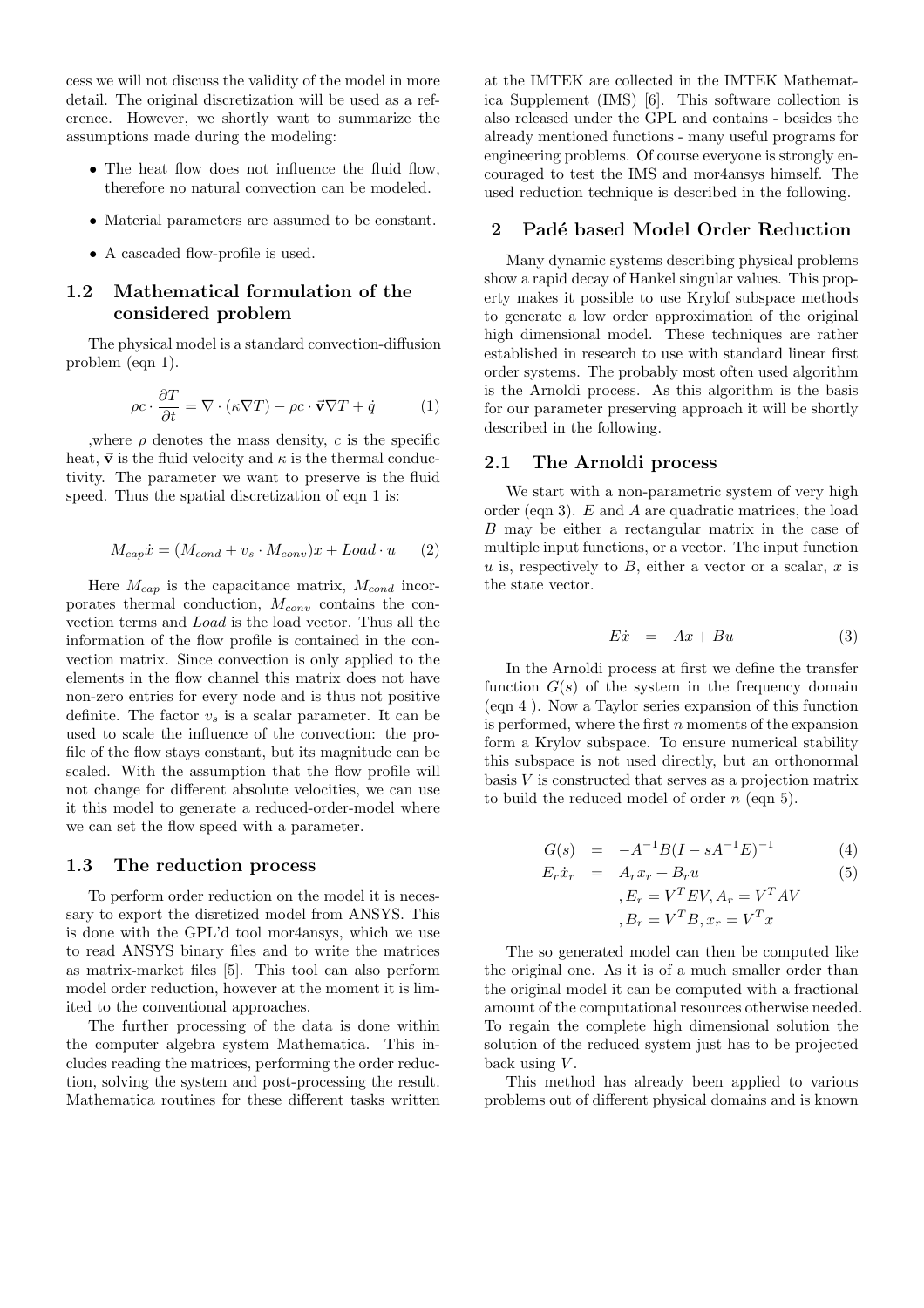to work reliably. Thus it can be very effectively used as a fast solver procedure, e.g. during a geometry optimization run. However, for automatic compact model generation in our case this algorithm is not so well fitted, as the only variables for such a model would be the input function.

# 2.2 Parametric model reduction

To enable parametric model reduction the differential equation system has to contain parameters. In the following one parameter will be used, however, the presented method is in not restricted to one, but can in principle handle any number of parameters. A comparable procedure was already proposed for geometrically parameterized interconnect modeling [4]. As our implementation aims at a wide range of mathematical systems we had to make minor changes to the algorithm which mainly affect the handling of the mixed modes.

In the case of one parameter the equation system 3 changes to eqn 6 with the transfer function eqn 7. It should be stated here that the parametric part can be in any matrix or even in different ones. For a mechanical system that means that it is possible to order-reduce a model with a parametric damping or/and stiffness matrix. For the presentation here we use the form our proposed model also has. Another important part is that only the matrix  $A_1$  has to be invertible.

$$
E\dot{x} = (A_1 + pA_2)x + Bu \tag{6}
$$

$$
G(s) = -A_1^{-1}B(I - sA_1^{-1}E + pA_1^{-1}A_2)^{-1} \quad (7)
$$

The reduction process is in principle similar to the Arnoldi process. The main difference is that the Taylor expansion in not only performed around s, the complex frequency, but also around the parameters. This leads to pure moments for the frequency and the parameters, but also to mixed moments, where there are contributions from the frequency and from the parameters. These mixed moments can rapidly increase the dimension of the reduced model if they are all included into the projection matrix separately. This is especially the case, if the different matrices contain completely different physical effects, like e.g. convection and diffusion, as this increases the needed dimensions of the reduced models quite noticeably. Therefore in our implementation we decided to average the mixed moments of one iteration into one vector. Thus, in the case of one parameter, every iteration enlarges the projection matrix by 3 vectors; the pure moments for  $s$  and  $p$  and the combined mixed moments.

## 3 Results

The goal in model order reduction is to find a good approximation to a high-dimensional model by generating a low-dimensional model and thus saving resources.

To judge the quality of the approximation computational results are compared between the reduced-order model and the original model. Of additional interest is of course the savings in resources that can be achieved using this technique.

The reduced model has a dimension of 102. Compared to non-parametric reduction, where reduced models often are of a smaller order then 50 this is rather big, however, it is obvious that adding parameters to the reduced model results in bigger models. Even more so, if the different matrices do not affect all the nodes equally, as in this case, where the convection matrix only has non-zero entries for the nodes residing in the channel. At last also the type of problem we want to model demands for extreme accuracy. The temperature difference between the heaters typically lies below  $1\%$ the temperature at the heater, therefore the absolute error has to be extremely small, to represent the devices behavior correctly.

### 3.1 Computational results

Figure 2 shows contour plots of the simulation result at different times. It is a visualization of the complete, high-dimensional solution vector where the time integration was performed with the low dimensional reduced model. To regain the complete state vector it is only necessary to make a reverse projection of the reduced state vector. This also shows the high potential of order-reduction techniques as fast-solver-procedures: performing a cheap time integration on the low-order model to gain the full, high-dimensional result.



Figure 2: Transient results for  $t_1 = 0.006s$ ,  $t_2 = 0.012s$ ,  $t_3 = 0.018s, t_4 = 0.024s$ 

While the contour plots are well suited to demonstrate the principle functionality of the procedure, they are not very convenient to determine the error induced by the order reduction. As the relevant output for an anemometer simulation is the difference temperature between the sensors, this value is also used to compare the solution of the complete model with the solution of the reduced model.

Figure 3 shows this temperature difference for steady state solutions with different velocities. The small graph inside the figure shows the deviation between the reduced model and the original model. This deviation lies below 1% of the difference signal and in the order of magnitude of 10<sup>−</sup><sup>5</sup> compared to the temperature at the nodes itself.